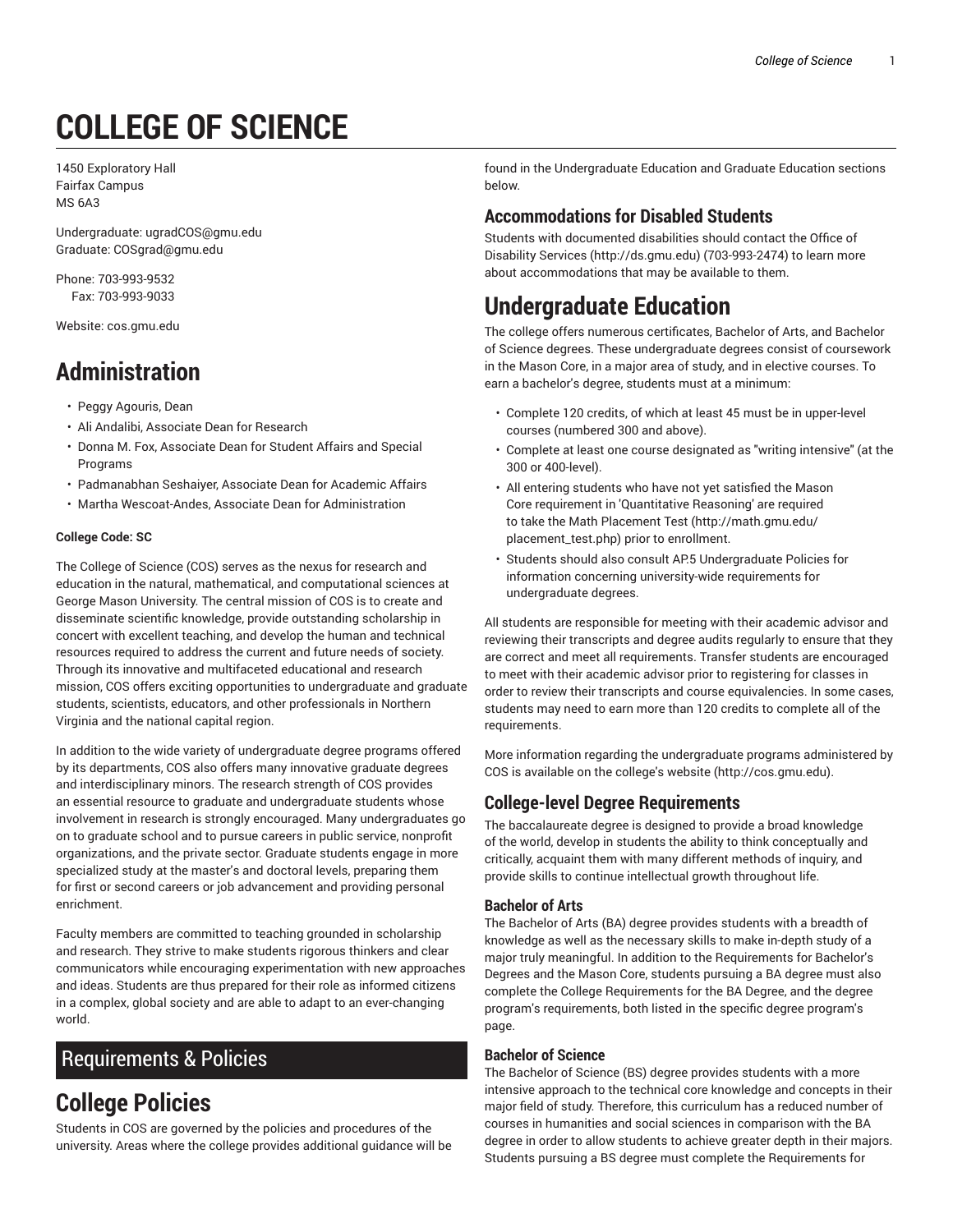Bachelor's Degrees, including the Mason Core, and the requirements for their major. Requirements for each BS major are listed on the specific degree program's page.

#### **Minors**

Students may elect to take a minor in addition to their major field of study. For policies governing all minors, see AP.5.3.4 Minors. Students interested in earning a minor should complete the Minor Declaration form (http://registrar.gmu.edu/forms).

#### **Teacher Licensure**

Degree programs that help to prepare students for teaching careers are available in the following COS programs:

- Biology, BA
- Biology, BS
- Chemistry, BA
- Chemistry, BS
- Earth Science, BS
- Mathematics, BA
- Mathematics, BS
- Physics, BS

Students who wish to become teachers and who plan to seek teacher licensure should also consult the College of Education and Human Development and attend an information session early in their undergraduate career. For more information, visit the Graduate School of Education's website (http://gse.gmu.edu).

# **Undergraduate Policies**

Students should become familiar with the university's general academic policies in addition to those specific to each department. Please see AP.5 Undergraduate Policies.

Students with questions regarding exceptions to undergraduate academic policies and college-level requirements should contact the college's Office of Academic and Student Affairs (https://cos.gmu.edu/ about/contact-us) (email: ugradCOS@gmu.edu). Additional information and forms are available online from the college's Undergraduate Student Affairs (http://cosundergrad.gmu.edu) webpage.

#### **Registration**

Students are personally responsible for correctly registering for courses and paying all tuition and fees by the official university registration and payment deadlines. Instructors do not have the authority to add students to courses. All students should verify the accuracy of their enrollment before the end of the official add period. Calendars are available on the Office of the University Registrar's website (http://registrar.gmu.edu/ calendars).

#### **Academic Load**

Students should review the university policies regarding academic load in AP.1.2 Academic Load.

In order to be considered for an overload, students must fulfill all of the following criteria:

- Be in good academic standing,
- Have completed the prior semester with a GPA of 2.75 or higher,
- Have a cumulative GPA of 2.75 or higher,
- No grades of 'C-' or lower in the previous semester,
- Have demonstrated in prior semesters at George Mason the ability to handle an increased and demanding course load while maintaining high performance, and
- Have no remaining incompletes ('IN') from a previous semester

Freshmen and transfer students in their first semesters are not given permission for overloads as they have yet to establish an academic record at Mason.

If approved for an overload, the student is responsible for adding the additional class(es) and paying for the related tuition and fees by the official university deadlines. Calendars are available on the Office of the University Registrar's website (http://registrar.gmu.edu/calendars).

#### **Excluded Courses**

COS students are limited to 3 credits of coursework in Recreation (RECR) activity courses which may be taken to satisfy degree requirements and applied as general elective credits toward a COS degree.

Military Science courses MLSC 400 Leadership and Management and MLSC 402 Leadership and Ethics can be used for credit toward a COS degree, but credit from other MLSC courses may not be applied toward COS degrees.

Once matriculated at Mason, students may not take CLEP exams and apply credits from those exams toward COS degrees. Students may apply credits from CLEP exams to COS degrees only if those credits were awarded and reported prior to admission.

#### **University Consortium Registration**

Students should review the university policies in AP.1.4 Special Registration Procedures, including the University Consortium listing.

In addition, students who have failed a course at Mason are not permitted to take the equivalent course through the consortium under any circumstances. All consortium registration requests must be submitted to the Office of Academic and Student Affairs (https://cos.gmu.edu/ about/contact-us) at least three weeks prior to the first day of classes for the relevant semester at Mason.

#### **Permission to Study Elsewhere**

Once enrolled in degree status at Mason, students with less than 60 hours of earned transfer credits (excluding any credits earned through the Consortium of Universities of the Washington Metropolitan Area (https://www.consortium.org) or through Mason Abroad (http:// studyabroad.gmu.edu)) may take no more than 9 credits of coursework in COS disciplines at another institution.

Students with 60 or more hours of transfer credits are prohibited from taking additional coursework in COS disciplines at another institution. Students may request special permission for additional credits beyond these listed limits for summer registration if their permanent residence is more than 50 miles from Mason's Fairfax campus. See AP.1.4.2 Permission to Study Elsewhere for more information.

#### **Study Abroad**

In order to be considered for study through Mason Abroad (http:// studyabroad.gmu.edu), students must plan well in advance and receive prior, written permission from the college's associate dean for student affairs. Students must also meet all of the following criteria: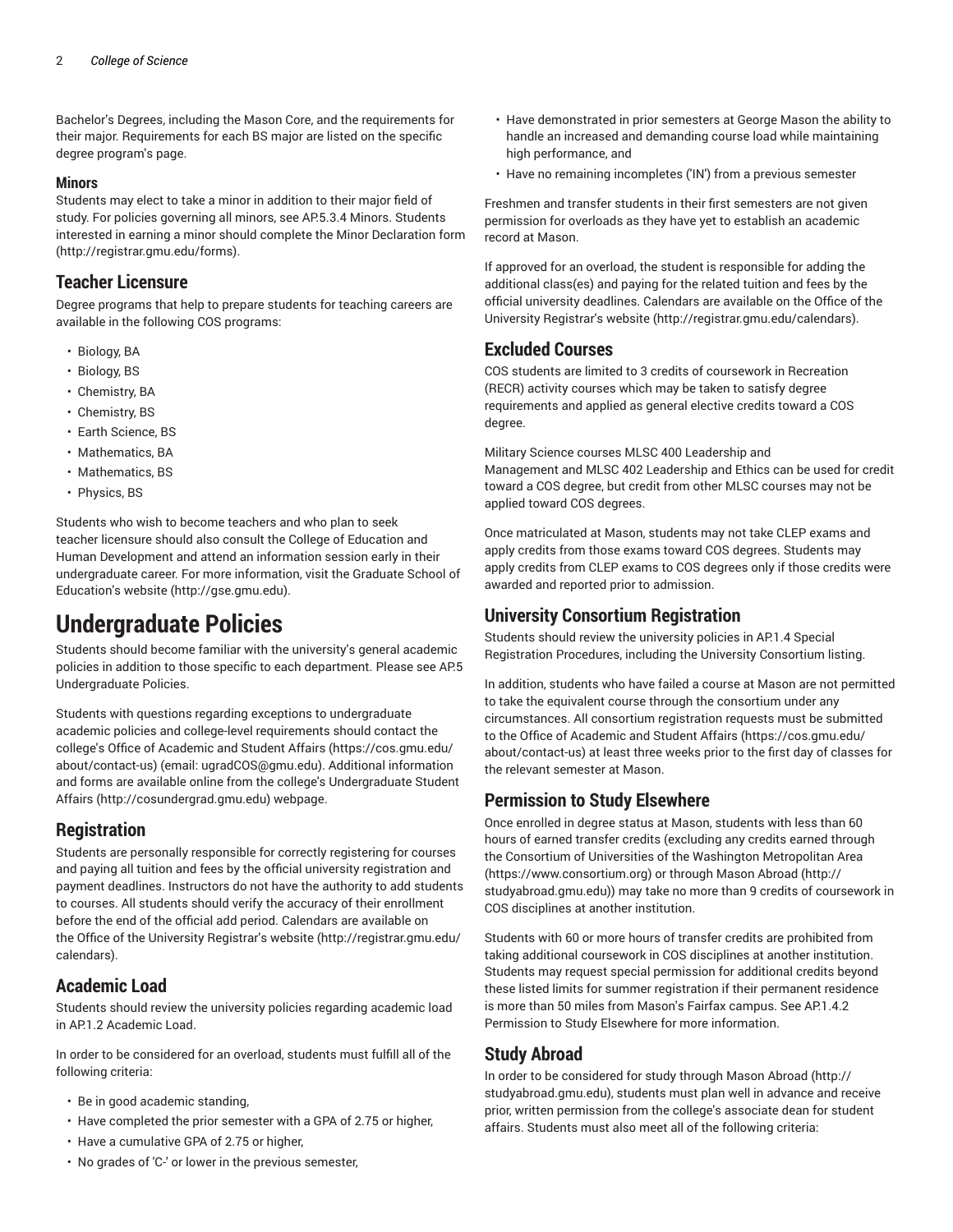- Meet all eligibility criteria for their program as specified by Mason Abroad (http://studyabroad.gmu.edu), including minimum GPA requirements,
- Completed the immediately preceding semester at Mason with a GPA of 2.00 or higher, and
- Completed the necessary forms and obtained all required signatures and course equivalencies.

Mason Abroad (http://studyabroad.gmu.edu) may have higher academic standards and students must meet all eligibility requirements.

Students in danger of probation, suspension, or dismissal should plan very carefully before requesting to study abroad. Students who are not in good academic standing will not be permitted to study abroad.

#### **Leave of Absence**

Please consult AP.1.8 Undergraduate Leave of Absence regarding the leave of absence policy.

#### **Withdrawals**

Courses for which a withdrawal is approved receive a grade of 'W'.

Students are responsible for all courses in which they remain officially enrolled once the drop period has ended. Please review the applicable academic calendar (http://registrar.gmu.edu/calendars) for pertinent dates.

Instructors do not have the authority to withdraw students from classes. Withdrawals require the approval of the college's associate dean for student affairs, are typically allowed only for full semesters at a time (all enrolled courses), and are only permitted for non-academic reasons. Withdrawals cannot be approved for academic reasons. When submitting a withdrawal request, students must provide verifiable, thirdparty documentation for the reason for the withdrawal. Requests for withdrawals should be submitted as early in the semester as possible, and never after the last day of classes.

Credits graded 'W' do not affect a student's GPA, but do count as attempted hours. The total attempted hours and cumulative GPA determine a student's academic standing. If the cumulative GPA is below 2.00, withdrawals may affect whether a student will be on warning, probation, suspension, or dismissal. Students should be familiar with AP.5.2.3 Student Retention Categories.

#### **Academic Clemency**

Students should review the university policies regarding academic clemency in AP.5.2.9 Academic Clemency.

In extraordinary cases, students who (a) have been absent from Mason for a minimum of three consecutive calendar years, and (b) are currently in their first semester back at the university may request that the college's associate dean for student affairs consider allowing clemency from up to 16 hours of coursework from previous semesters.

To be considered for this clemency, students must meet all of the following criteria:

- Be absent from Mason for a minimum of three consecutive calendar years,
- Provide a detailed explanation for why they were unsuccessful in those courses and how they have made changes to ensure their academic progress upon their return,
- Submit their request within 12 months of the first day of the reenrollment term,
- In order to make this request, students should
	- a. Enroll in at least 6 hours during their first 12 months back at Mason and
	- b. Earn a minimum GPA of 2.50 each semester back prior to making the clemency request, with no grade below 2.00.

If these minimum academic requirements are not met during the first semester of return, then clemency will not be allowed under any circumstances.

#### **Appeals Process**

Students may appeal departmental decisions concerning academic actions to COS Office of Academic and Student Affairs (https:// cos.gmu.edu/about/contact-us). They may further appeal the decisions of COS Office of Academic and Student Affairs (https://cos.gmu.edu/ about/contact-us) to the Dean's Council, a committee composed of college deans and faculty members. These levels of appeal are subject to the limits below concerning the final level of appeal for each type of academic action. Students who feel that the college appeal process was conducted unfairly may appeal to the Office of the Provost as specified in Student Rights and Responsibilities.

Grade appeals should first be made to the department or program, following the process specified in AP.3.9 Grade Appeals. If they are resolved within the department or program, that is the final level of appeal. The departmental decision may be appealed to the college's associate dean for student affairs only on the basis of procedural irregularity. Such appeals should be made through the COS Office of Academic and Student Affairs (https://cos.gmu.edu/about/contact-us). If the grade appeal is not resolved within the department or program, the chair makes a recommendation to the college's associate dean for student affairs, who makes the final determination. The decision of the associate dean is not subject to review or further appeal.

Departments set the requirements for the majors and minors that they administer. Substitutions and waivers of requirements require the approval of COS Office of Academic and Student Affairs (https:// cos.gmu.edu/about/contact-us). When a department denies a substitution or waiver of a requirement, this decision may be appealed to the COS Office of Academic and Student Affairs (https://cos.gmu.edu/ about/contact-us) on the basis of procedural irregularity only, and is the final level of approval.

The Dean's Council is the final level of appeal for course overloads, consortium registration, study elsewhere, and withdrawals after the drop deadline within the semester.

The college's associate dean for student affairs is the final level of appeal for COS college-level requirements, retroactive adds, withdrawals, graduation, and return from suspension and dismissal.

There is no waiver or appeal of satisfactory performance standards (minimum grades or grade point average, GPA) that have been set by the department or program faculty for the courses in their major or minor.

Students should file all appeals in a timely manner, usually within the semester in which the original decision is rendered, but no later than the final day of classes in the following semester.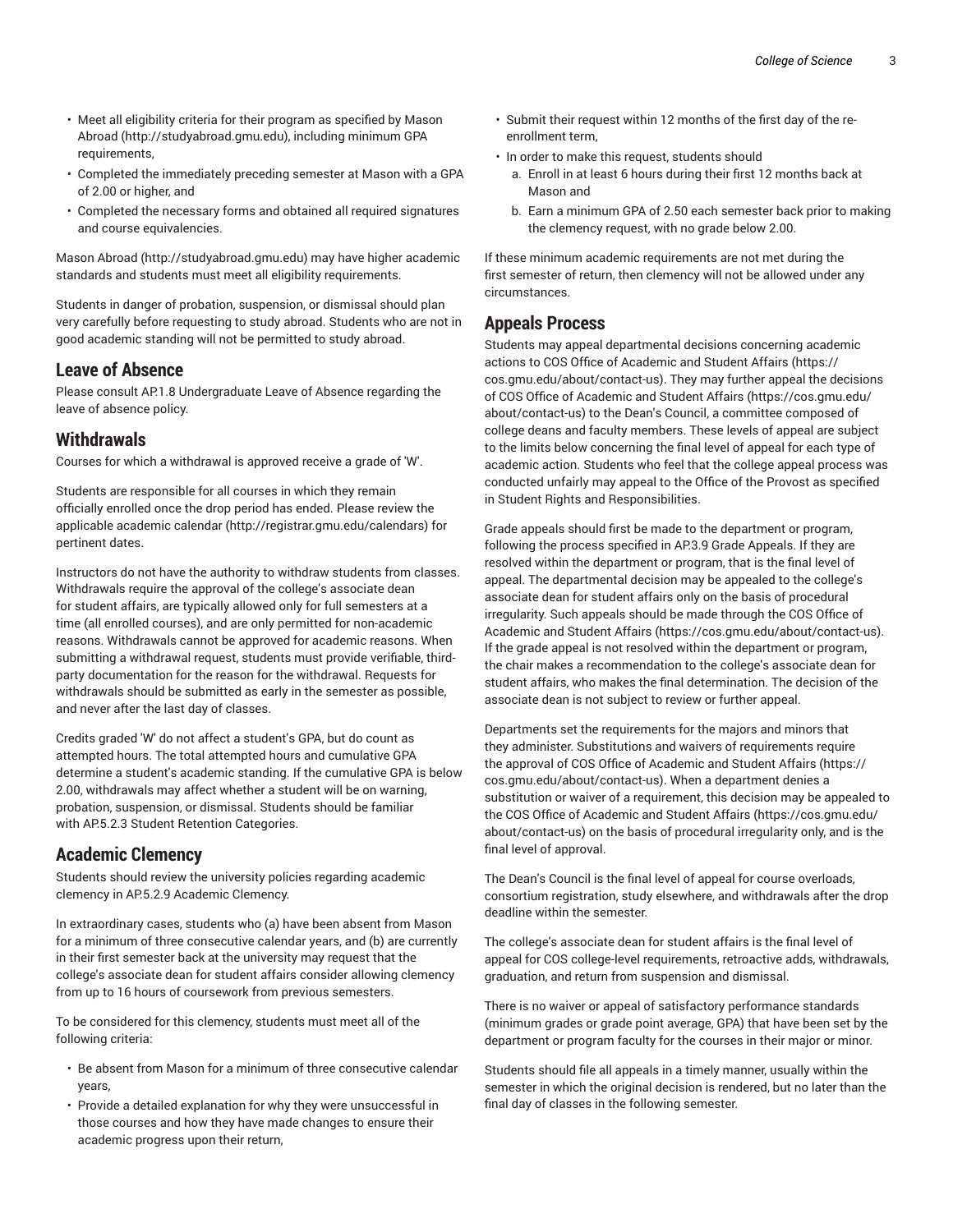#### **Grievances**

Grievances should be directed in writing to the college's associate dean for student affairs. The COS Office of Academic and Student Affairs (https://cos.gmu.edu/about/contact-us) may also provide guidance to students on how to resolve their concerns.

#### **Transfer Students**

Admitted and enrolled transfer students who have completed an AA, AS, or AA&S degree from the Virginia Community College System (VCCS) and have been offered admission to Mason by the Office of Admissions (https://www2.gmu.edu/admissions-aid) may be eligible for a waiver of all of Mason's lower level Mason Core requirements in accordance with the Guaranteed Admission Agreement. Students eligible for this waiver are still required by the university to complete ENGH 302 Advanced Composition (Mason Core) and a synthesis course. Transfer students who have been offered admission under the terms of the Guaranteed Admission Agreement and are pursuing a degree in the college are considered to have met all college requirements except for proficiency in a foreign language (required of BA students).

Students with a bachelor's degree from an accredited institution who are pursuing a BA degree in COS are also considered to have met all college requirements except for proficiency in a foreign language.

### **Graduate Education**

COS offers numerous graduate certificates, master's programs, and doctoral programs; the requirements for each can be found in the program's description in this catalog. More information regarding the college's graduate programs is available on the college's website (https:// cos.gmu.edu/academics/graduate-academics).

#### **Graduate Admission**

Admissions decisions are made by the faculty committee in the respective graduate program. Denial of admission is not subject to appeal. Further information can be found in Graduate Admission Policies.

#### **Provisional and Conditional Admission**

Provisionally admitted students are not eligible to participate in any consortium coursework, studying at another institution, or study abroad programs until the conditions of the provisional contract have been met. Transfer of credit requests for coursework taken in non-degree status at Mason or another institution will not be considered until the provisional contact has been fulfilled. Further information on provisional admission can be found in Graduate Admissions Policies.

Details on conditional admission, the need for additional requirements to be met before enrollment, can be found in Graduate Admission Policies (https://catalog.gmu.edu/admissions/graduate-policies/#text).

#### **Non-degree Enrollment**

COS gladly admits qualified students for non-degree studies. Some of the factors that are considered by COS while making non-degree admissions decisions include: previous academic performance, professional experience, and academic fit. To apply, applicants are to complete the non-degree George Mason University Graduate Application (https://www2.gmu.edu/admissions-aid/apply-now) and provide official transcripts from all institutions attended. Further information can be found in Non-degree Enrollment and on the Office of Admissions' website (http://admissions.gmu.edu/nonDegree).

Upon admission to graduate non-degree studies, students are considered graduate students and are charged tuition accordingly (regardless of the course's level). COS permits up to 12 credits of relevant graduate coursework earned in non-degree status to be considered for transfer into many of its graduate programs.

#### **Reduction of Credits**

Students accepted into a master's or doctoral program who have earned a degree in a relevant field from a regionally accredited institution may be eligible for a credit reduction. Students must request a reduction of credit from the graduate program director of their graduate program; reductions must be approved by both the graduate program director and the college's associate dean for student affairs. Further details and related restrictions can be found in AP.6.5.2 Reduction of Credits.

#### **Transfer of Credit**

Graduate credit earned prior to admission may be eligible to apply toward a graduate certificate or degree program. Details and related restrictions can be found in AP.6.5.3 Transfer of Credit. Additionally, courses with grades of 'P' or 'S' are not accepted for transfer unless the official transcript indicates that the grade is equivalent to a 3.00 ('B') or better. Some programs have more stringent standards regarding a transfer of credit; students should contact their graduate program for specific information.

#### **Credit from Other Institutions (Permission to Study Elsewhere)**

Students enrolled in a degree program may take graduate courses at another regionally accredited institution and apply these credits to a master's or doctoral degree with prior approval. Details and related restrictions can be found in AP.6.5.4 Permission to Study Elsewhere. Students enrolling in courses at other institutions with different drop/add timetables must still abide by Mason's drop/add deadlines in terms of acquiring necessary approvals.

#### **Academic Load**

Graduate students can enroll in up to 12 credits each semester; nondegree graduate students can enroll in up to 10 credits each semester. Students should review the university's policies in AP.1.2 Academic Load.

#### **University Consortium**

Students should review university policies regarding the University Consortium under AP.1.4.9 University Consortium.

In addition, in order to register for a consortium course, students must have an overall GPA of at least 3.00 and be in good academic standing. Students with grades of 'IN' on their record or who earned grades of 'C' or 'F' in the most recent semester are not eligible to register for a consortium course. Students who have received a grade less than 3.00 in a consortium course are not permitted to enroll in additional consortium courses. Newly admitted graduate students are not permitted to enroll in consortium courses during their first semester of graduate study. Students who wish to enroll in consortium courses during their second semester of study must wait until the grades for the previous semester have been posted.

#### **Dissertation Committee**

The college follows university policies regarding dissertation committees. Please see AP.6.10.5 Dissertation Committee. Please note that some programs within COS may have a more stringent policy.